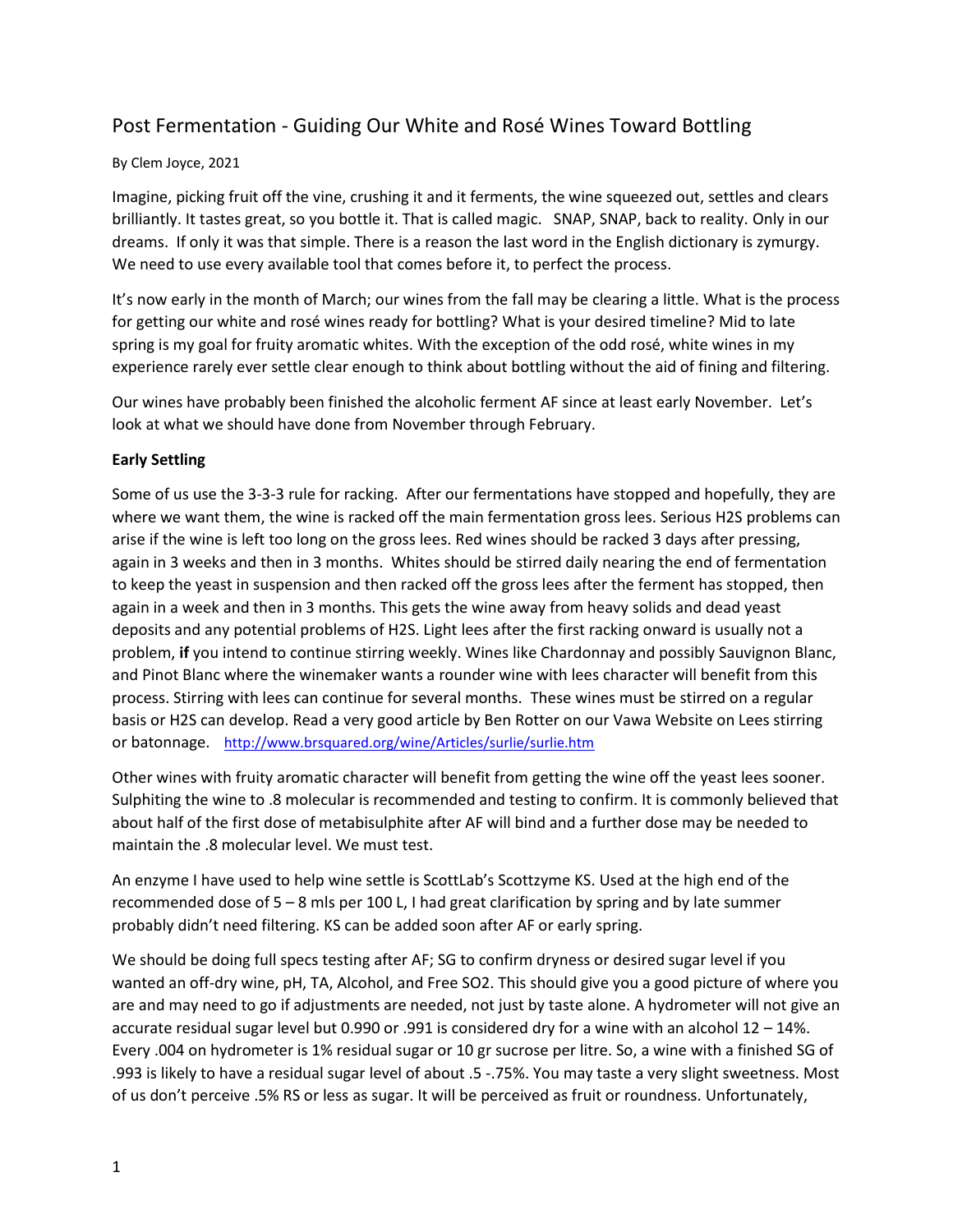with Clinitest not being available any longer, and the replacement not cost effective, it's hard to get an accurate RS level. We can use our hydrometer and a refractometer to determine the finished alcohol. Our club has both for sharing. And a quick check with our pH meter will tell us if we will need some adjustments for acidity. Adjustments can be made gradually over the coming weeks to guide our wines to our intended goal rather than making larger adjustments nearing bottling.

After fermentation, the main tasks of getting our wines ready for bottling are degassing, stabilizing/clarifying and balancing.

Our VAWA website has several good articles on fining. <http://www.brsquared.org/wine/Articles/fining.htm>

## **Degassing**

Wines immediately after AF contain a lot of CO2 and will struggle to clarify. Wines that are kept cool or cold will naturally retain CO2, so keeping in a warm space, approx. 15 – 20°C after AF will help release CO2 from the wine. Agitation, stirring and racking with some splashing also helps to release CO2. Some winemakers may choose to use an inert gas like nitrogen or argon to avoid excessive oxidation while racking. Degassing is gradual and will take time. Be careful with the first stirrings of the wines as there may be a significant amount of CO2 released. Stirring wine in carboys with a stirring rod on a drill are more effective than hand stirring. You may need to remove some wine from carboys to give some headspace for the foaming. As wines lose their CO2, they will taste rounder and wines with some residual sugar will gradually taste sweeter. A common fault of bottling wines like Social wines that have some residual sugar and still have a little retained CO2 when young; they can fool the palate. As the CO2 dissipates over time, they can tend to taste sweeter than intended. The retained CO2 in the wine initially gives a false impression of acidity. Such wines then tend to taste flabby over time. If wines, even with noticeable CO2 need to be cold stabilized, one should not hesitate to take advantage of our cold winter temperatures and then put back into a warmer environment. This process will take some time and may be ready for bottling in late spring but there are many who still wait till the fall to bottle their wine. Excessive aeration should be avoided as significant character can be lost. The final step of filtering in late spring will usually remove any residual CO2, if not excessive.

### **Protein Stability**

Most white wines will have some dissolved proteins that can show themselves over time or if the wine warms up. They appear as a haze in the wine or settle as a light whitish deposit in the bottle even in filtered wines. As all proteins have a positive charge, they are attracted to compounds like tannins, having a negative charge. Rosé wines usually have enough tannins to balance any proteins and will naturally fall fairly clear in a few months. Whites usually require fining with an agent. Bentonite has been the go-to agent for its effectiveness and low cost, but can be troublesome settling. Winemakers should fine with bentonite shortly after AF, as it usually takes some time to remove these proteins in the wine and settle. One should do a stability test before any addition to determine the amount of bentonite to add, because adding too much can strip flavour. Bench tests I have conducted had results requiring from .3g/L to 1.3g/L of bentonite, so it's hard to just pick a number. The average was in the .7 -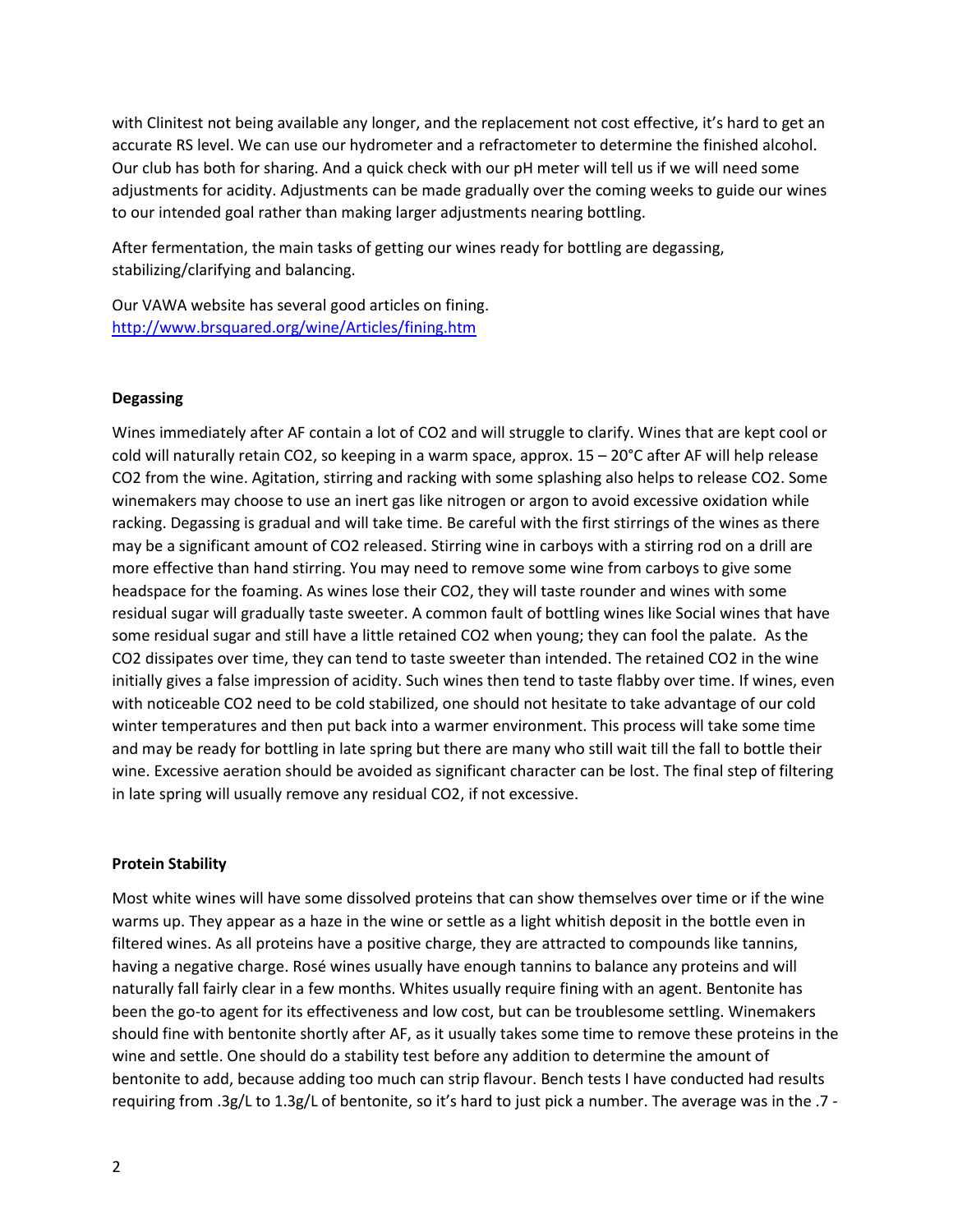.8g/L range. I know of wineries that just add a standard dose of .5g/L and they hope that the wine is consumed by the time anything shows up. Most wine kits also just give a set dose. Over fining strips character. So, bentonite bench tests should be conducted. They are involved and time consuming, so I understand why winemakers with a small amount of wine are reluctant to do them. There are alternatives.

Kieselsol which does not strip character is another fining agent that can be effective to remove proteins, followed by an addition of Chitosan or Gelatin. A little less invasive than bentonite. Fining for protein removal shortly after AF, is highly recommended to be able to take advantage of any cold stabilizing that compacts the bentonite or other finings with tartrates that precipitate.

Wines that have some tannins like rosés rarely need fining for protein. White wines that have had fermentation tannins added also may not need protein stabilizing. In the last few years, I have added to all my whites and rosés, Scott Lab fermentation tannins, FT Blanc Soft and FT Blanc Citrus during ferment to a total additional of 15g/100L. I have found that doing so, I haven't had a protein problem in my whites and haven't needed to use bentonite. Fermentation tannins also seem to provide a fuller, rounded mouthfeel and possibly better settling.

We can do a stability test of our wine by heating a sample (100mls) in a small bottle to about 80°C in a water bath for a couple of hours and let cool. Any proteins will show as a cloudiness. The test to determine how much bentonite to add requires making a 5% bentonite solution, letting it hydrate for a day, then adding measured amounts to samples ranging from  $.1 - 1.0$  or more g/L dose. These samples are chilled in a fridge for a day to settle, then the clear wine carefully taken off the settled bentonite. These marked samples are then heated for a couple of hours, then cooled. The samples are then checked for clarity to determine the appropriate dose of bentonite to use. There is also a product called Bentotest, available from Bosa, that can be used that takes the place of heating the samples, reacting in a few minutes. The Bentotest is added to a range of samples as above. If proteins are present, the sample will turn cloudy. You choose the bentonite dose needed. It is quite costly for home winemakers to use as one would only use about 10mls per wine and Bentotest is \$75 for 250 mls with a limited shelf life.

Wines that have had some oak aging or oak additions like Chardonnay don't seem to need protein fining. It would appear the tannins from the oak react to take out the proteins.

There is plenty to read on-line about protein stability testing. Read an in-depth article on Protein Stability in wine by Dr. Bruce Zoecklein here,

[CHAPTER 19 PHYSICAL INSTABILITY \(vt.edu\)](https://www.apps.fst.vt.edu/extension/enology/downloads/wm_issues/Wine%20Proteins%20and%20Protein%20Stability.pdf)

### **Cold Stabilizing**

In our west coast environment, we can sometimes get sub-zero temperatures of -3°C to -5°C in December through February, ideal temperatures for dropping tartrates in the wine. The advantage of having tartrates precipitate out, helps to compact the lees or bentonite fining if used. Even if you do not use bentonite early, cold stabilizing is still highly recommended to preventing tartrates forming in our bottled wine when chilled in the fridge. One, cannot always count on the weather but I have found that we usually get suitable temperatures sometime through our winter. This year we had some nice subzero temperatures in December and in February that helped me drop tartrates and compact the lees.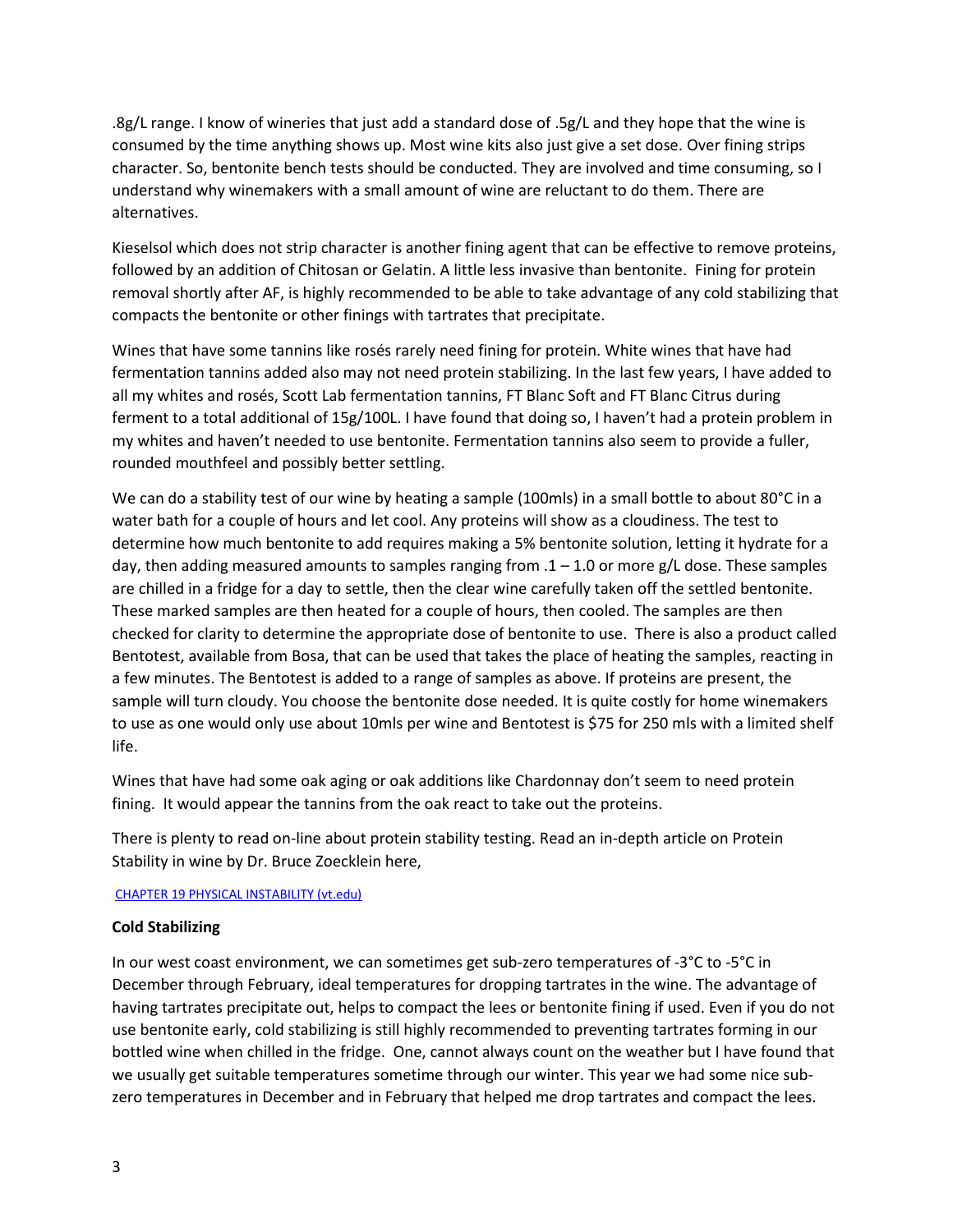The wine should be racked off the tartrates while still very cold so as not to be reabsorbed. One should also watch temperatures very carefully so as not to allow your carboy to freeze and break. Alcohol levels will determine actual freezing temperature point. I have seen this tragic loss. If one is lucky enough to have a fridge or controlled cold space to cold stabilize, that is a nice advantage.

Cold stabilizing usually results in a slightly lower TA due to the tartrates dropping slightly. Experts suggest TA can drop as much as 1 gr/L and the result is a softer taste. Taste testing is needed to assess balance. Only potassium bitartrate drops out resulting in lower tartaric acid, not malic acid.

### **Balancing**

This can be a good time to taste our wines, preferably with a friend for input, assessing for balance. We can assess for acidity, alcohol, sugar, mouthfeel and tannins. Setting up a series of glasses with graduations of minor adjustments is a very good way to evaluate the wine and can make a significant difference.

Acidity can be increased by small additions of tartaric or citric acid. Citric has the advantage of not precipitating over time. Reduction of acidity can be made with the addition of potassium carbonate. This only reduces tartaric acid and could cause tartrates to drop out in time. Tartaric adjustments should be done before cold stabilizing. The last adjustments should be done with citric acid which will not precipitate.

If back sweetening is planned, sample ranges should be tasted. Also consider the addition of potassium sorbate to stabilize and avoid re-fermenting in bottle. Never add a wine that has had a malo-lactic ferment with any wine intended to have sorbate added. Never add sorbate to any wine that has gone through a malolactic fermentation. Lysozyme can be added to any wine after ferment to avoid a lactic bacteria fermentation. This avoids the dreaded geranium characteristic that can arise.

Alcohol can be reduced slightly with the addition of water. See our VAWA website for a Reduction Chart. Taste trials are needed to determine if necessary.

White and rosé wines can have an excess of tannins and need fining to reduce. Gelatin or egg white works well for this. Back sweetening can also balance out tannins. High acid will also bring out tannins, so wine style will play a part in determining if any reduction is needed.

Aromatic whites like Gewurztraminer, Riesling, Ehrenfelzer or Viognier to name a couple, often have some residual sugars and higher acidity. These wines can taste a little out of balance when young. Testing for residual sugar has been made more difficult with the loss of use of the Clinitest. The replacement test kits from a local supplier; Aimtab of 36 tablet /\$54; Accuvin 10Pk/ \$55. With a shelf life of weeks when opened (from my personal experience) is not worth the effort. A hydrometer seems the only resource. Remembering about SG and residual sugar in the earlier section on **Early Settling**, can help us understand residual sugar levels. We also have our all-important taste buds to guide us.

I set up a range of glasses with slight adjustments and ask a friend or two to also help for feedback. When I get my balance adjustments set, I adjust the remainder of the batch. If I have more than one carboy, I may adjust one slightly differently if I want a slight variation. Keep track of each batch variation.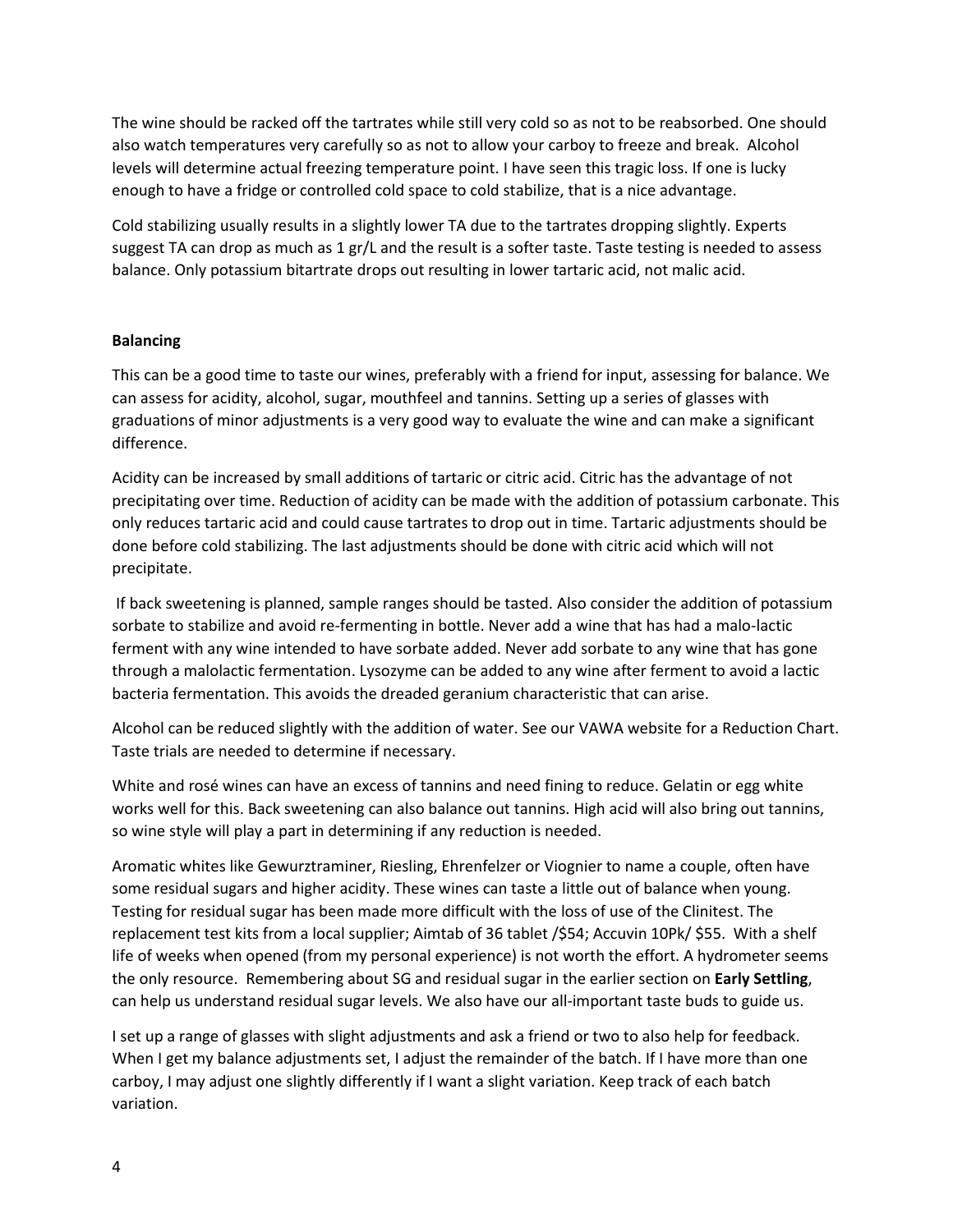If back sweetening, I always add potassium sorbate to stabilize. Not all sorbate is created equal. Some sorbate seems to be very refined and leaves no after taste in the wine. Other sorbate can give the wine a bubble gum taste. I would ask for a sample to test and taste before buying a quantity. My last source was a Kg pack from Bosa which I shared with someone years ago and it is still very good.

Our VAWA website has a great chart on the amount of sorbate based on the wines' pH and alcohol level.

[VAWA Winemaking Techniques, Potassium Sorbate Table](https://www.vawa.net/winemaking-articles/sorbatetable.html)

## **Clarifying**

Now that we are into March, hopefully our wines have been stabilized and are clearing, we can continue with the degassing and balancing. If you are just catching up with fining and setting, you can still fine for clarity using the products previously mentioned. Review the great article about fining from our VAWA website by Ben Rotter.

### **Filtering**

With our wine finally balanced to our palate, we can consider the addition of our desired aroma enhancing enzyme like Scottzyme BG or Trenolin Bouquet Plus, by Erbsloeh. These are designed to bring out more aroma character. Trenolin's action is not inhibited by residual sugar greater than .5% unlike the BG, which is. Selecting the right product is essential for the wine style. I would make all additions of aroma enhancing enzymes, oak tannins if used, before the final filtration.

Even if our wines may be clearing nicely, rarely can I avoid filtration. Buon Vino produces a variety of filtration systems. Two common systems for home winemakers are the smaller 3 pad Mini Jet and the slightly larger 3 pad Super Jet, but they also make a 6 and 10 pad system for larger capacity.

I generally use the #2 medium pad (about 1 micron) which many winemakers are happy with. For a very brilliant wine, when all additions are finalized and just before bottling, I then use the finest #3 pad, approx. .5 micron. This produces brilliantly clear wine but is not sterile filtration. These pads filter out approximately .5 micron nominal size particles whereas sterile filtration requires .45 micron absolute filtration which means nothing larger than .45 micron can get through the pad and you will need a sterile room.

Pad preparation is very important to condition the pads for insertion and avoid the cardboard off-taste that can sometimes come from pads. I would often see this fault while judging during competitions. A solution of a tablespoon of Citric or Tartartic acid and equal metabisulphite in about 8 - 10 litres of water should be prepared. The pads should be soaked in the solution for a moment while they hydrate and foam before setting one by one in the filter system. Pad direction is very important. Once pads are tightened in place, the same water is circulated through the pads for at least 5-10 minutes. This flushes any fibres and pad taint that come off the pads. Once this is done, you can start to pump the wine through. You can see the colour change as the wine starts coming through the pads. Discard the water. The pads will drip slightly. Don't save this wine; tasting will convince you why. Avoid high pressure during filtering as this can cause pads to crack and leak unfiltered wine through. Sulphite level should be checked before and after filtering, so you are aware of the free sulphite loss during filtering.